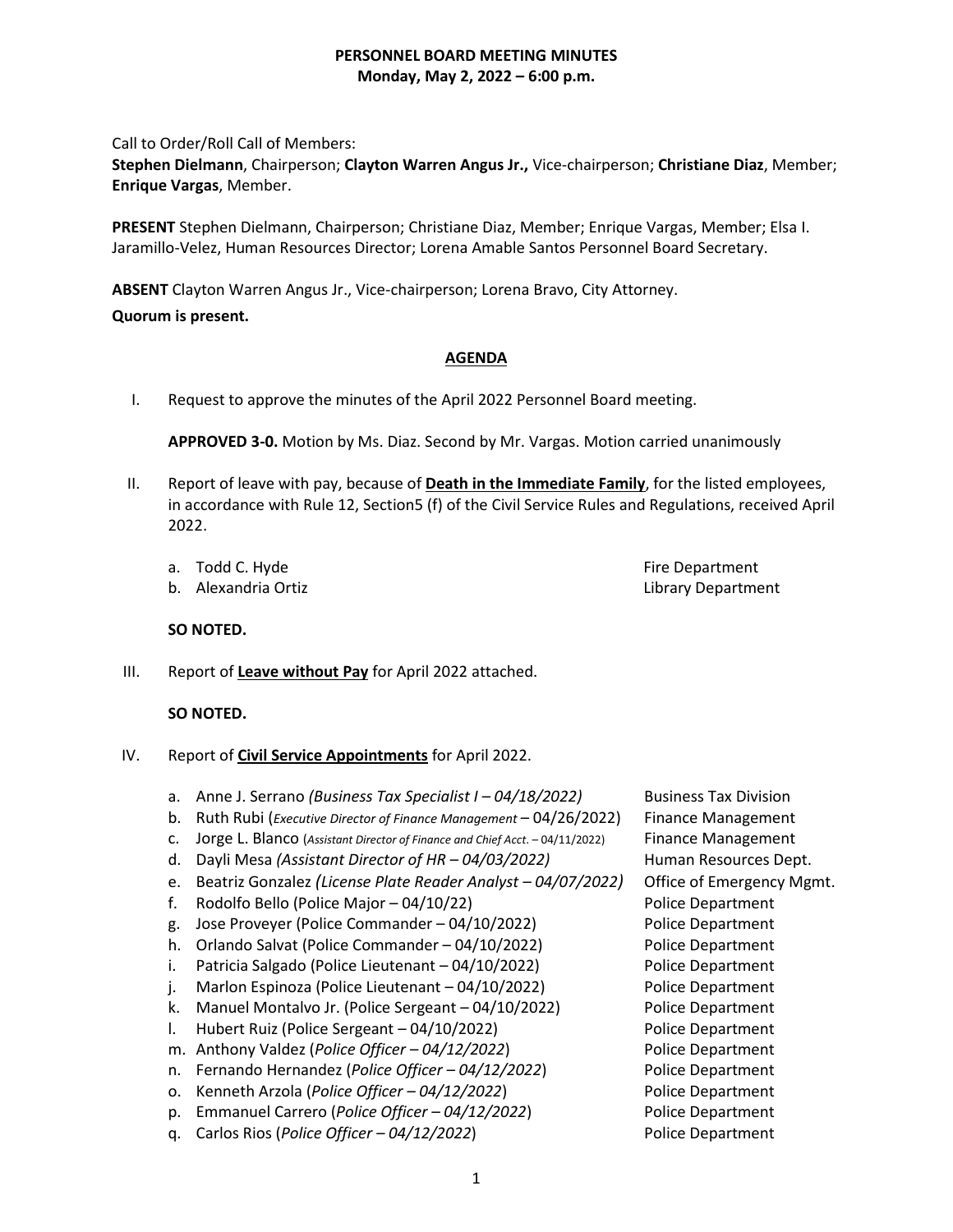- r. Marcos Cardoso (*Police Officer – 04/12/2022*) Police Department
- s. Hilda Nubia Reyes *(Police Officer – 04/25/2022)* Police Department
- t. Yony Ferrer *(Police Officer – 04/25/2022)* Police Department
- u. Jonatan Guifarro *(Police Officer – 04/25/2022)* Police Department
- v. Jose Carlos Perez *(Police Officer – 04/25/2022)* Police Department
- w. Edgar Restrepo Jr. *(Police Officer – 04/25/2022)* Police Department

## **SO NOTED.**

- V. Report of **Resignations** for April 2022.
	- a. Oscar Garcia Retired Const. & Maint. Dept. b. Rene Santana Resigned Education & Comm. Serv. Dept. c. Sergio J. Paz **Retired** Parks and Recreation Dept. d. Jorge L. Miranda **Resigned** Resigned Police Department e. Celia Perez Hernandez Resigned Police Department f. Susel Gutierrez **Resigned** Public Safety Comm. Dept. g. Ines Beecher **Res-Retired Communist Communist Communist Communist Communist Communist Communist Communist Communist Communist Communist Communist Communist Communist Communist Communist Communist Communist Communist C**
	- **SO NOTED.**
- VI. Report of **Maternal/Paternal Leave** for April 2022.
	- a. Laurent Salazar **Police Department**
	- b. Hiran J. Fernandez **Police Department**

### **SO NOTED.**

- VII. Request to certify the following **Non-competitive Eligibility Lists**:
	- a. Executive Director of Finance Management

**APPROVED 3-0.** Motion by Ms. Diaz. Second by Mr. Vargas. Motion carried unanimously

b. Assistant Director of Finance and Chief Accountant

**APPROVED 3-0.** Motion by Mr. Vargas. Second by Ms. Diaz. Motion carried unanimously

c. Assistant Director of Human Resources

**APPROVED 3-0.** Motion by Ms. Diaz. Second by Mr. Vargas. Motion carried unanimously

d. Executive Assistant to the Deputy Fire Chief

**APPROVED 3-0.** Motion by Mr. Vargas. Second by Ms. Diaz. Motion carried unanimously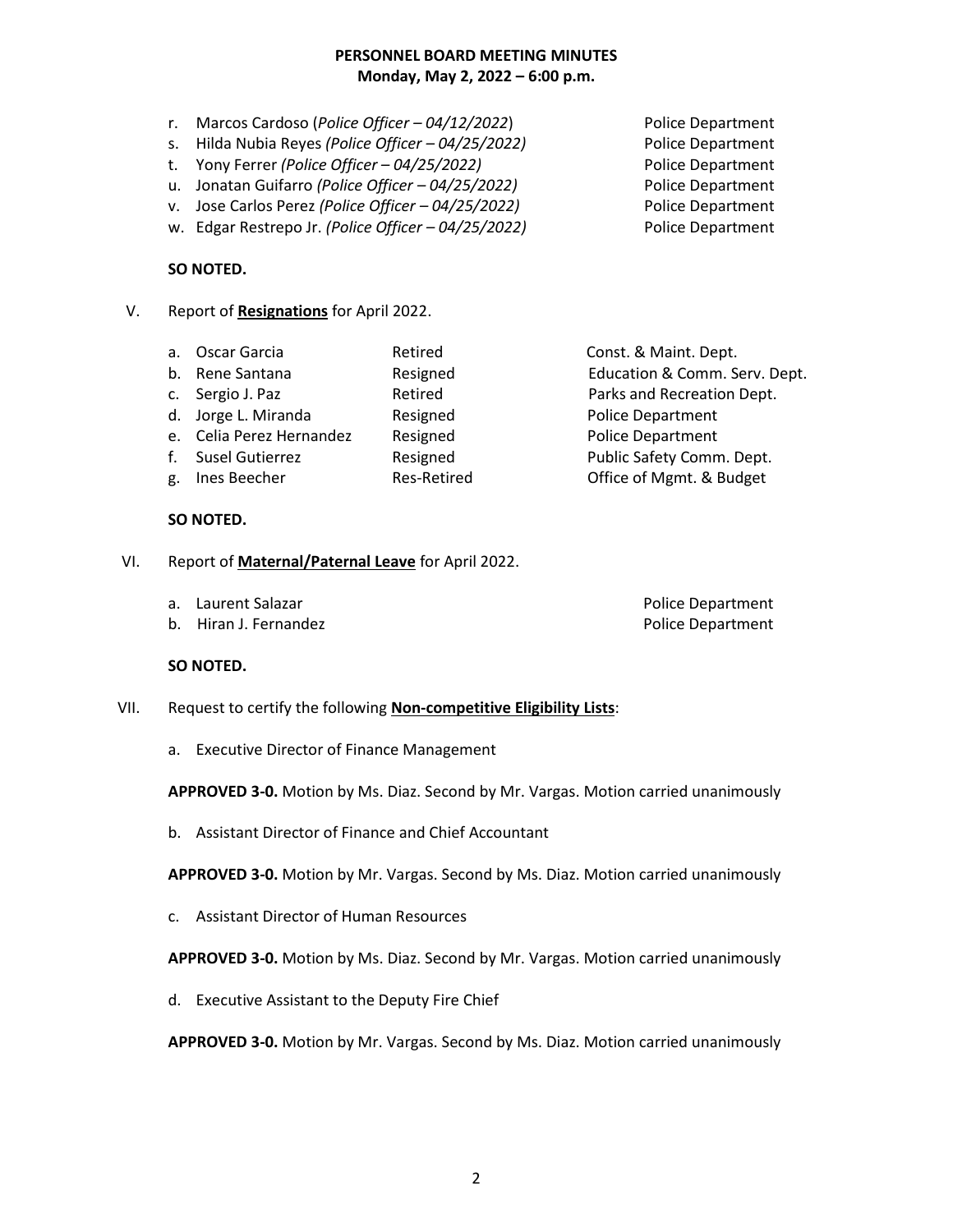- VIII. Request to approve the following new **Job Descriptions** *(Attached)*:
	- a. Executive Director of Finance Management

**APPROVED 3-0.** Motion by Ms. Diaz. Second by Mr. Vargas. Motion carried unanimously

b. Assistant Director of Finance and Chief Accountant

 **APPROVED 3-0.** Motion by Mr. Vargas. Second by Ms. Diaz. Motion carried unanimously

c. Assistant Director of Human Resources

**APPROVED 3-0.** Motion by Ms. Diaz. Second by Mr. Vargas. Motion carried unanimously

d. Executive Assistant to the Deputy Fire Chief

**APPROVED 3-0.** Motion by Ms. Diaz. Second by Mr. Vargas. Motion carried unanimously

- IX. Request to approve the following revised **Job Descriptions** *(Attached)*:
	- a. Director of Human Resources

**APPROVED 3-0.** Motion by Ms. Diaz. Second by Mr. Vargas. Motion carried unanimously

b. Camp Director Part Time – ECS

**APPROVED 3-0.** Motion by Mr. Vargas. Second by Ms. Diaz. Motion carried unanimously

- X. Notice of approved request of **Reclassifications** for the following positions:
	- a. *Existing:* Records Clerk *Changed to:* Administrative Aide Confidential

## **SO NOTED.**

b. *Existing:* Recruiting and Testing Coordinator *Changed to:* Assistant Director of Human Resources

### **SO NOTED.**

c. *Existing:* Finance Director *Changed to:* Assistant Director of Finance and Chief Accountant

### **SO NOTED.**

d. *Existing:* Information Systems Technician *Changed to:* Systems Administrator

### **SO NOTED.**